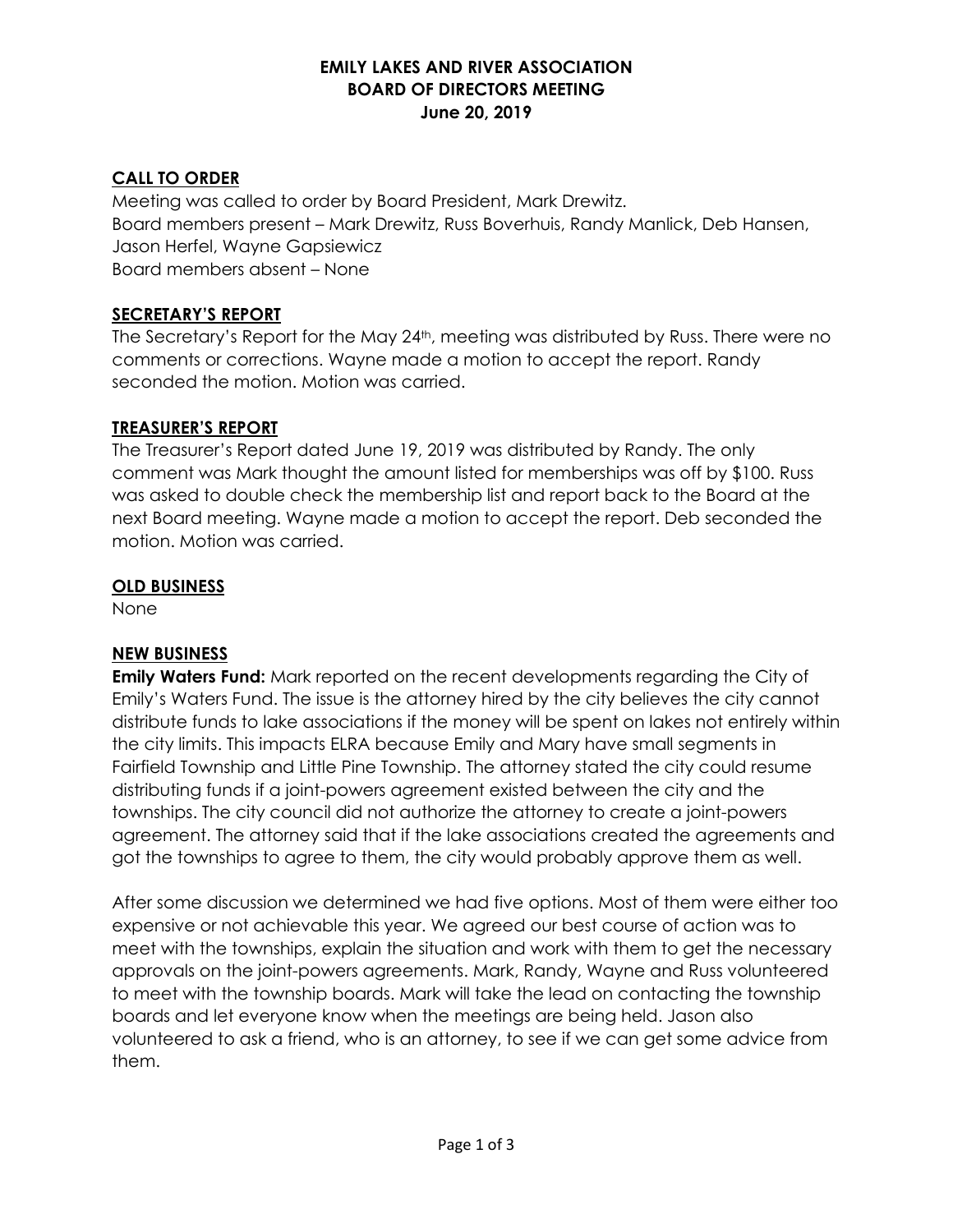### **EMILY LAKES AND RIVER ASSOCIATION BOARD OF DIRECTORS MEETING June 20, 2019**

**Membership Drive Follow-up:** We have received 96 memberships thus far this year. Deb and Jason reported that they had called all the members who had not renewed their memberships. Several updates to the membership list had previously been given to Russ.

**Board Vacancy:** With the resignation of Tami Froidcoeur in May we have an open position on the board. Mark said he asked Jane Schulte to fill the remainder of Tami's term. As of this meeting, he has not received a response from her.

**AIS Plans – Milfoil Treatment:** Mark reported he has exchanged emails with PLM about the milfoil treatment plan. They said they would be doing the survey soon, maybe by the end of this week. Once the survey was done the results would be reported back to Mark, who would share them with the board. Treatment would occur sometime in the later part of the summer. Mark reminded the board we must put a notice in the Northland Press before the treatment can be done.

A couple of board members brought up that we were paying more for the survey than the treatment. The question was could we reduce the cost by doing the survey ourselves? Mark said we do not have the equipment to complete a lake survey and map using GPS coordinates for the DNR, thus we need to hire PLM to complete the survey.

**Boat Parade:** The ELRA Boat Parade will be held on Saturday, July 6<sup>th</sup> at 1:00 pm. Wayne will lead the parade, starting where Lake Mary and the Little Pine River meet. He will lead the parade around Lake Mary and then around the populated portions of Lake Emily. No post-parade picnic will be held.

**Summer Newsletter:** The summer newsletter is scheduled to be sent out around July 1. Mark said he would give the membership an update on the Waters Fund issue, a reminder on the annual meeting and an update on our efforts to treat milfoil. Other topics are welcomed. If we want to change the by-laws we need to publish the notice in this newsletter. All board members agreed to this by-laws change.

# **OTHER BUSINESS**

**Annual Meeting Speaker:** Deb mentioned that she had a possible speaker for the annual meeting. She was going to ask this person (Nicole) if she was willing to speak. Otherwise, Mark, Jason and Russ will give a presentation on ELRA activities.

**ELRA Fall Social Gathering:** Jason reported that he was still looking at how to organize a fall social gathering for the members. No definite plans yet.